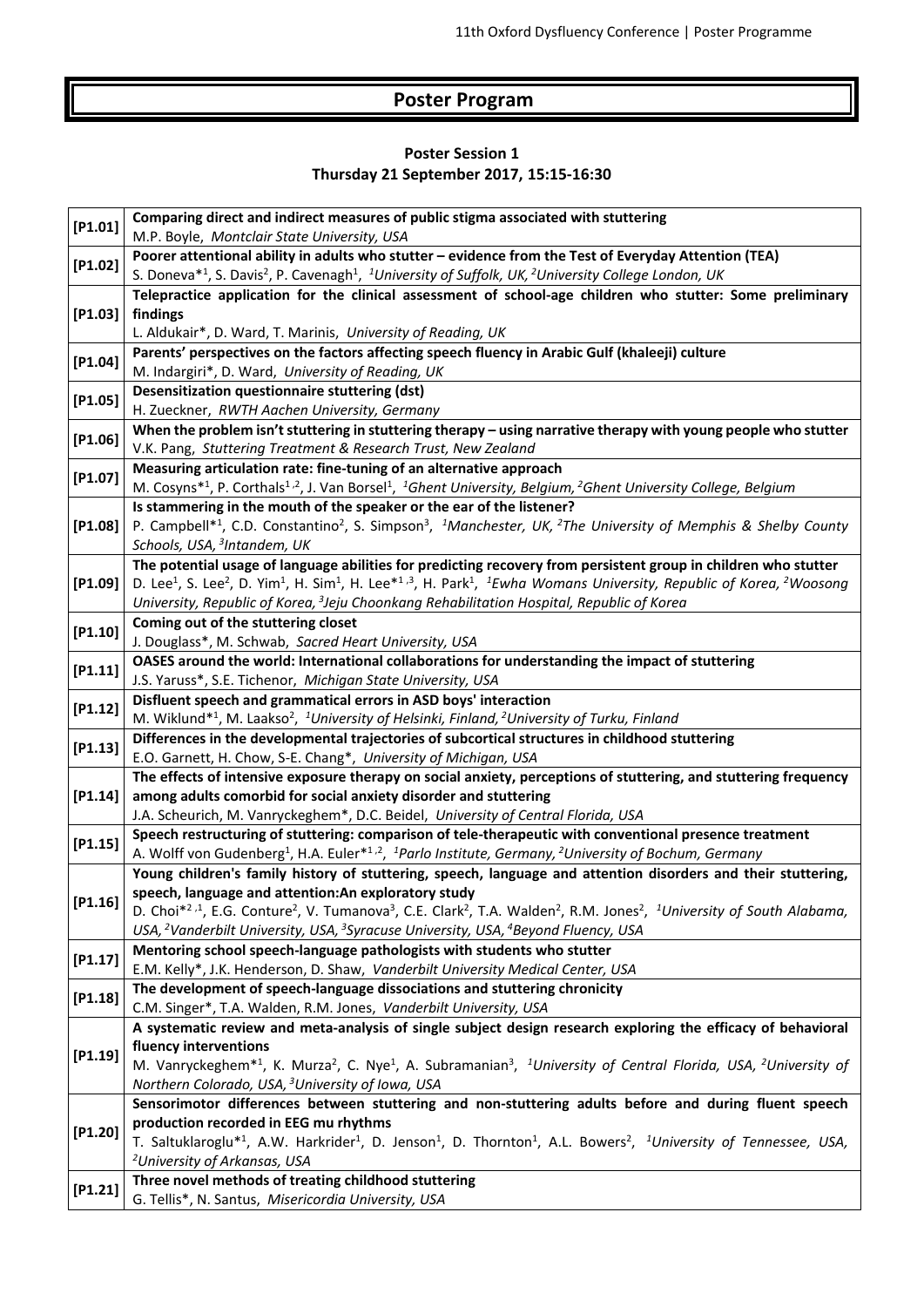| [P1.22]   | Life experiences of adults with stuttering in Sri Lanka                                                                                                                                                       |
|-----------|---------------------------------------------------------------------------------------------------------------------------------------------------------------------------------------------------------------|
|           | P.D.M. Nonis*, S. Hettiarachchi, University of Kelaniya, Sri Lanka                                                                                                                                            |
| [P1.23]   | Differential effects of factual and apologetic self-disclosure on university students' perceptions of a speaker who                                                                                           |
|           | stutters                                                                                                                                                                                                      |
|           | P. Blanchet* <sup>1</sup> , G. Snyder <sup>2</sup> , <sup>1</sup> Baylor University, USA, <sup>2</sup> University of Mississippi, USA                                                                         |
| [P1.24]   | Auditory attention shifting in children who stutter as indexed by the auditory event-related potentials                                                                                                       |
|           | E. Jansson-Verkasalo*, P. Korpilahti, University of Turku, Finland                                                                                                                                            |
| $[P1.25]$ | Disfluency characteristics of school-age children with autism spectrum disorders                                                                                                                              |
|           | H. Park, D. Won*, H. Kim, S. Song, H. Sim, Ewha Womans University, Republic of Korea                                                                                                                          |
| $[P1.26]$ | Evaluation of auditory brainstem timing abnormalities in developmental stuttering                                                                                                                             |
|           | M.C.D. Gattie* <sup>1</sup> , K. Kluk-de Kort <sup>1</sup> , E.V.M. Lieven <sup>1</sup> , P. Howell <sup>2</sup> , J. Harte <sup>3</sup> , <sup>1</sup> University of Manchester, UK, <sup>2</sup> University |
|           | College, London, UK, <sup>3</sup> Interacoustics A/S, Denmark                                                                                                                                                 |
|           | Impact of stuttering in Greek-speaking preschool-age children and their parents: Preliminary findings                                                                                                         |
| [P1.27]   | K. Ntourou*1, G. Fourlas <sup>2</sup> , D. Marousos <sup>3</sup> , M. Paphiti <sup>4</sup> , <sup>1</sup> University of Oklahoma Health Sciences Center, USA,                                                 |
|           | <sup>2</sup> Stuttering Research and Therapy Centre, Greece, <sup>3</sup> Eu-Legein Centre, Greece, <sup>4</sup> Turku University, Finland                                                                    |
| [P1.28]   | The role of narratives in the development of stuttering as a problem                                                                                                                                          |
|           | M.P. O'Dwyer*, I.P. Walsh, M.M. Leaahy, Trinity College Dublin, Ireland                                                                                                                                       |
|           | Affective and cognitive benefits of Camp Dream. Speak. Live.: An intensive treatment program for children who                                                                                                 |
| [P1.29]   | stutter                                                                                                                                                                                                       |
|           | C.T. Byrd*, E. Hampton, Z. Gkalitsiou, D. Werle, Michael and Tami Lang Stuttering Institute, The University of Texas                                                                                          |
|           | at Austin, USA                                                                                                                                                                                                |
| [P1.30]   | Using tDCS to enhance speech production in people who stutter and fluent speakers                                                                                                                             |
|           | N. Bashir*, R. Bernard, E. Sinnott, C. Turnbull, I. Chard, X. Zhang, P. Howell, University College London, UK                                                                                                 |
| [P1.31]   | Effects of treatment session frequency and duration for stuttering treatment conducted in public elementary                                                                                                   |
|           | schools                                                                                                                                                                                                       |
|           | N. Santus* <sup>1</sup> , A. Marcotte <sup>2</sup> , G. Tellis <sup>1</sup> , <sup>1</sup> Misericordia University, USA, <sup>2</sup> University of Georgia, USA                                              |
| $[P1.32]$ | Is adequate information about fluency disorders being taught in university settings?                                                                                                                          |
|           | N. Santus*, G. Tellis, D. Anson, A. McCann, A. Tomaselli, A. Jensen, Misericordia University, USA                                                                                                             |
| [P1.33]   | Life experiences and perceptions in education and employment of Sri Lankan young male adults with                                                                                                             |
|           | stammering                                                                                                                                                                                                    |
|           | M.D.M. Gunathilaka, T.M. Wijesinghe*, University of Kelaniya, Sri Lanka                                                                                                                                       |
| [P1.34]   | Parent and preschool teacher perception of the impact of stuttering in preschool-aged children                                                                                                                |
|           | L.S. Guttormsen* <sup>1</sup> , J.S. Yaruss <sup>2</sup> , K.A.B. Næss <sup>1</sup> , <sup>1</sup> University of Oslo, Norway, <sup>2</sup> Michigan State University, USA                                    |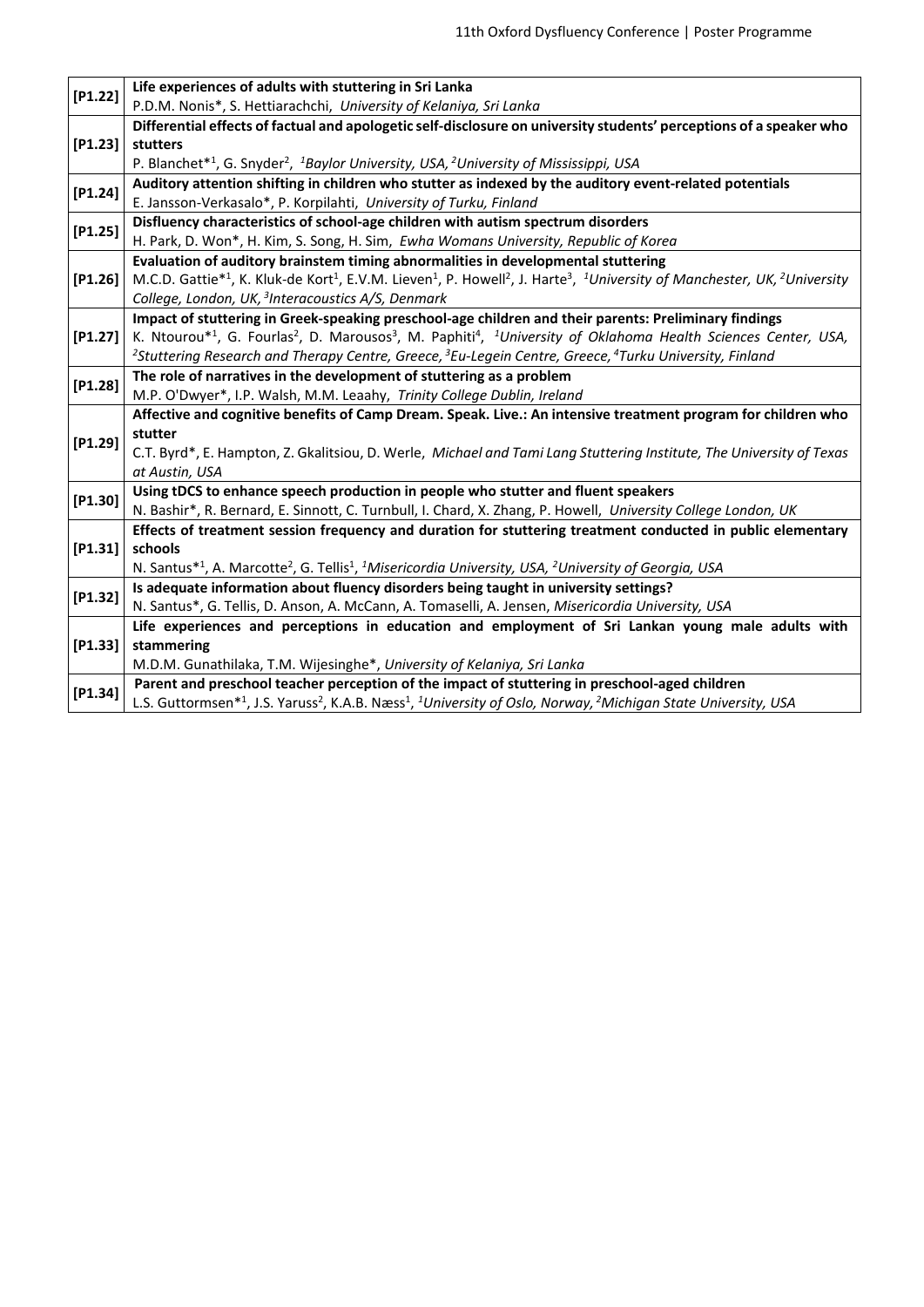## **Poster Session 2 Friday 22 September 2017, 15:15-16:30**

| [P2.01]   | Long-term effectiveness of Lidcombe Program treatment for school-age children who stutter<br>K. Bauerly* <sup>1</sup> , D. Kazenski <sup>2</sup> , J. Becotte <sup>1</sup> , <sup>1</sup> State University of New York, Plattsburgh, USA, <sup>2</sup> University of Vermont, USA  |
|-----------|------------------------------------------------------------------------------------------------------------------------------------------------------------------------------------------------------------------------------------------------------------------------------------|
| [P2.02]   | Prevalence of stuttering among deaf American Sign Language signers<br>J.H. Cripps*, M.W. Pellowski, E. Fromm, Towson University, USA                                                                                                                                               |
|           | Comparing parents' 'best hopes' from therapy for their child who stutters across three age groups                                                                                                                                                                                  |
| [P2.03]   | A. Berquez* <sup>1</sup> , L. Larsen <sup>2</sup> , P. Zebrowski <sup>2</sup> , <sup>1</sup> The Michael Palin Centre, UK, <sup>2</sup> University of Iowa, USA                                                                                                                    |
|           | Adaptation and standardization of the Behavior Assessment Battery in Polish adults who do and do not stutter                                                                                                                                                                       |
| $[P2.04]$ | K. Wesierska <sup>1</sup> , M. Vanryckeghem <sup>*2</sup> , M. Danielowska <sup>5</sup> , M. Fasciszewska <sup>3</sup> , A. Krawczyk <sup>2</sup> , J. Tuchowska <sup>4</sup> , <sup>1</sup> University                                                                            |
|           | of Silesia, Poland, <sup>2</sup> University of Central Florida, USA, <sup>3</sup> Kazimierz Wielki University, Poland, <sup>4</sup> Jagiellonian University,                                                                                                                       |
|           | Poland, <sup>5</sup> Interneuron Private Practice, Poland                                                                                                                                                                                                                          |
| [P2.05]   | Changing Polish university students' attitudes toward stuttering                                                                                                                                                                                                                   |
|           | I. Polewczyk <sup>1</sup> , K. Wesierska <sup>*1</sup> , K.O. St. Louis <sup>2</sup> , <sup>1</sup> University of Silesia, Poland, <sup>2</sup> West Virginia University, USA                                                                                                      |
| [P2.06]   | Association between temperament, physiologic arousal and speech characteristics in preschool-age children                                                                                                                                                                          |
|           | who stutter                                                                                                                                                                                                                                                                        |
|           | V. Tumanova, Syracuse University, USA                                                                                                                                                                                                                                              |
|           | Reducing negative reactions in teenagers who stammer using an intensive residential therapy programme                                                                                                                                                                              |
| $[P2.07]$ | B. Bolton*1,3, S. Fricke <sup>1</sup> , <sup>1</sup> Leeds Beckett University, UK, <sup>2</sup> University of Sheffield, UK, <sup>3</sup> Leeds Community Healthcare                                                                                                               |
|           | <b>NHS Trust, UK</b>                                                                                                                                                                                                                                                               |
| [P2.08]   | Sentence assembly in adults who clutter: results of a preliminary study                                                                                                                                                                                                            |
|           | D. Ward*, L. Spencer, University of Reading, UK                                                                                                                                                                                                                                    |
|           | The correlation between overall self-assessment of stuttering (OASES) and automatic Speech Efficiency Score                                                                                                                                                                        |
| [P2.09]   | (SES)                                                                                                                                                                                                                                                                              |
|           | O. Amir <sup>1,2</sup> , Y. Shapira <sup>2</sup> , L. Mick <sup>*2</sup> , S. Yaruss <sup>3</sup> , <sup>1</sup> Tel Aviv University, Israel, <sup>2</sup> NiNiSpeech Ltd., Israel, <sup>3</sup> University of                                                                     |
|           | Pittsburgh, USA                                                                                                                                                                                                                                                                    |
| [P2.10]   | A case study investigating the effectiveness of a mindfulness based approach to the treatment of cluttering                                                                                                                                                                        |
|           | F. Littlewood*, D. Ward, University of Reading, UK                                                                                                                                                                                                                                 |
| [P2.11]   | Cortical changes during stretched speech with persons who stutter<br>D. Price*1, G. Tellis <sup>1</sup> , N. Santus <sup>1</sup> , R. Mesquita <sup>2</sup> , S. Novi <sup>2</sup> , A. Yodh <sup>3</sup> , D. Spagnuolo <sup>1</sup> , <sup>1</sup> Misericordia University, USA, |
|           | <sup>2</sup> University of Campinas, Brazil, <sup>3</sup> University of Pennsylvania, USA                                                                                                                                                                                          |
|           | The effects of syntactic complexity and sentence length on the speech motor control of school-age children who                                                                                                                                                                     |
| [P2.12]   | stutter                                                                                                                                                                                                                                                                            |
|           | E. Usler*, B. Walsh, Purdue University, USA                                                                                                                                                                                                                                        |
|           | What are important therapy outcomes for children who stammer?                                                                                                                                                                                                                      |
| [P2.13]   | K. Cooke <sup>*1</sup> , S. Millard <sup>1</sup> , <sup>1</sup> City University London, UK, <sup>2</sup> The Michael Palin Centre, UK                                                                                                                                              |
|           | Attitudes of Flemish school children toward a similar-aged peer who stutters                                                                                                                                                                                                       |
|           | [P2.14] M.J.E. Meersman <sup>1</sup> , <sup>1</sup> Thomas More University College, Belgium, <sup>2</sup> European Clinical Specialization Fluency disorders                                                                                                                       |
|           | (ECSF), Belgium                                                                                                                                                                                                                                                                    |
| [P2.15]   | Supporting parents of children who stammer through demands and capacities workshops                                                                                                                                                                                                |
|           | B. Moseley Harris, Shropshire Community Health NHS Trust, UK                                                                                                                                                                                                                       |
|           | Addressing social anxiety in adults who stutter: the MOSAICS study                                                                                                                                                                                                                 |
| [P2.16]   | J. McAllister*1, S. Gascoine <sup>2</sup> , M. Fox <sup>1</sup> , A. Carroll <sup>3</sup> , K. Humby <sup>1</sup> , M. Kingston <sup>1</sup> , L. Shepstone <sup>1</sup> , H. Risebro <sup>1</sup> , B.                                                                            |
|           | Mackintosh <sup>4</sup> , T. Davidson Thompson <sup>5</sup> , <sup>1</sup> University of East Anglia, UK, <sup>2</sup> UCL, UK, <sup>3</sup> Guy's & Thomas' NHS Foundation                                                                                                        |
|           | Trust, UK, <sup>4</sup> University of Essex, UK, <sup>5</sup> Norwich Community Health and Care NHS Trust, UK                                                                                                                                                                      |
| [P2.17]   | Rates of typical disfluency in 30-month old Spanish-English bilinguals and monolinguals<br>S.B. Brundage*, H. Rowe, George Washington University, USA                                                                                                                              |
|           | Play with stuttering. "Voilà: you are the show".                                                                                                                                                                                                                                   |
| [P2.18]   | D. Tomaiuoli <sup>1,2</sup> , F. DelGado <sup>*1</sup> , M.G. Spinetti <sup>1,2</sup> , E. Capparelli <sup>1</sup> , M. Battisti <sup>1</sup> , <sup>1</sup> CRC-Balbuzie, Italy, <sup>2</sup> Università degli                                                                    |
|           | studi "La sapienza", Italy, <sup>3</sup> Università degli studi "Tor Vergata", Italy                                                                                                                                                                                               |
|           | Changes in speech-associated attitude in preschool CWS treated through the Lidcombe Program or the Palin                                                                                                                                                                           |
| $[P2.19]$ | Parent - Child Interaction Therapy: A comparative study                                                                                                                                                                                                                            |
|           | F. Chiari* <sup>1</sup> , S. Bernardini <sup>1</sup> , <sup>1</sup> Private Practice, Italy, <sup>2</sup> ABC BALBUZIE, Italy                                                                                                                                                      |
| [P2.20]   | Sensorimotor differences between stuttering and non-stuttering adults in speech and tone discrimination tasks                                                                                                                                                                      |
|           | observed in EEG mu rhythms                                                                                                                                                                                                                                                         |
|           | A.W. Harkrider*1, T. Saltuklaroglu <sup>1</sup> , D. Thornton <sup>1</sup> , D. Jenson <sup>1</sup> , A.L. Bowers <sup>2</sup> , <sup>1</sup> University of Tennessee, USA,                                                                                                        |
|           | <sup>2</sup> University of Arkansas, USA                                                                                                                                                                                                                                           |